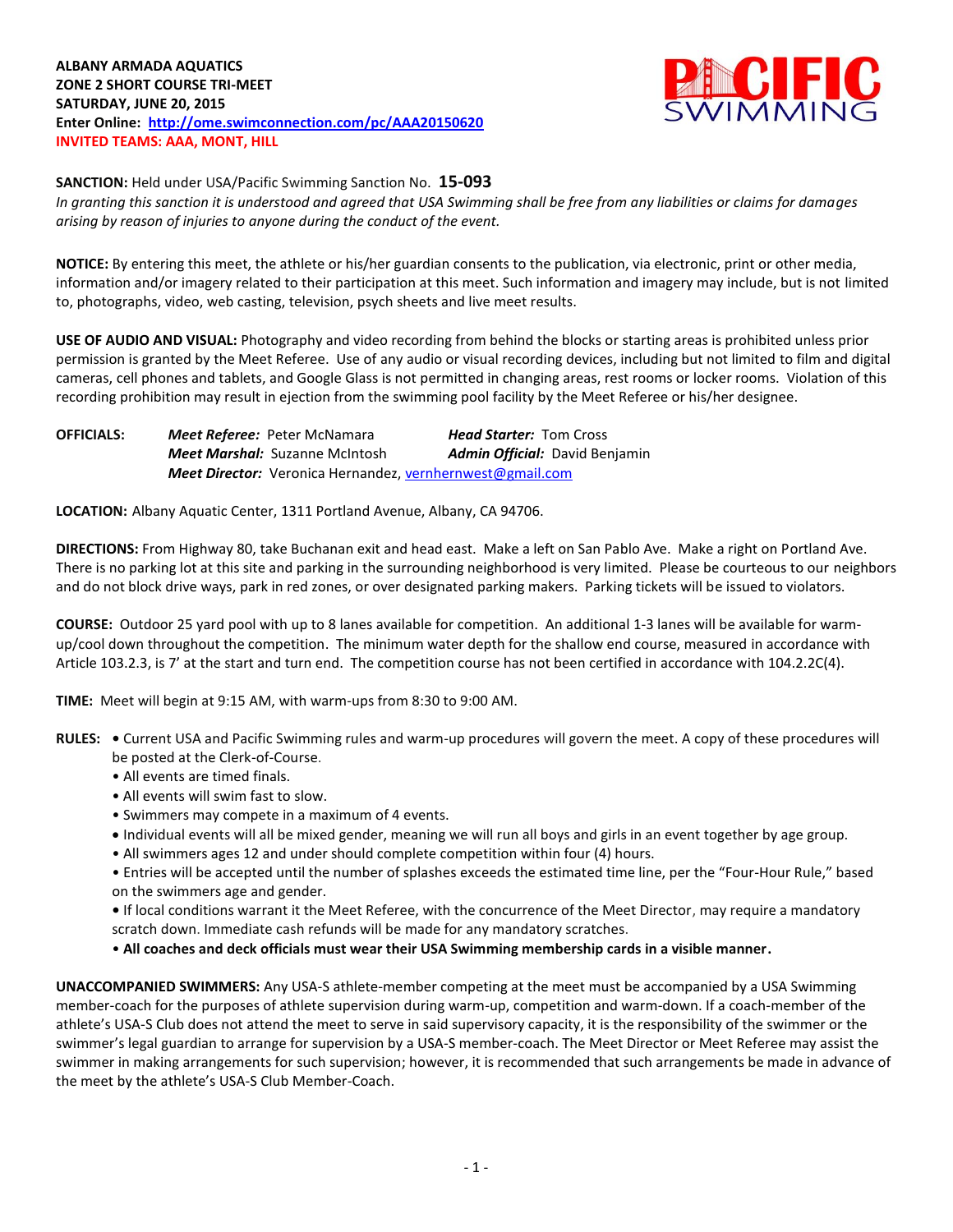**RACING STARTS:** Any swimmer entered in the meet must be certified by a USA-S member-coach as being proficient in performing a racing start, or must start each race from within the water. When unaccompanied by a member-coach, it is the responsibility of the swimmer or the swimmer's legal guardian to ensure compliance with this requirement.

**RESTRICTIONS:** • Smoking and the use of other tobacco products is prohibited on the pool deck, in the locker rooms, in spectator

- seating, on standing areas and in all areas used by swimmers, during the meet and during warm-up periods.
- Sale and use of alcoholic beverages is prohibited in all areas of the meet venue.
- No glass containers are allowed in the meet venue.
- No propane heater is permitted except for snack bar/meet operations.
- All shelters must be properly secured.
- Changing into or out of swimsuits other than in locker rooms or designated areas is prohibited.

• No Team set up will be allowed on deck. There will be a designated area for coaches where canopies may be set up. All All swimmers and families will be able to set up in basketball are just outside of the pool.

• Destructive devices, to include but not limited to, explosive devices and equipment, firearms (open or concealed), blades, knives, mace, stun guns and blunt objects are strictly prohibited in the swimming facility and its surrounding areas. If observed, the Meet Referee or his/her designee may ask that these devices be stored safely away from the public or removed from the facility. Noncompliance may result in the reporting to law enforcement authorities and ejection from the facility. Law enforcement officers (LEO) are exempt per applicable laws.

**ELIGIBILITY:** • Swimmers must be current members of USA-S and enter their name and registration number on the meet entry card as they are shown on their Registration Card. If this is not done, it may be difficult to match the swimmer with the registration and times database. The meet host will check all swimmer registrations against the SWIMS database and if not found to be registered, the Meet Director shall accept the registration at the meet (a \$10 surcharge will be added to the regular registration fee). Duplicate registrations will be refunded by mail.

• Meet is open to all qualified swimmers registered with AAA, MONT, or HILL. Swimmers who are unattached, but participating with AAA, MONT, or HILL are eligible to enter the meet.

- Entries with **"NO TIME" will be accepted.**
- Entry times submitted for this meet will be checked against a computer database and may be changed in accordance with Pacific Swimming Entry Time Verification Procedures.
- Disabled swimmers are welcome to attend this meet and should contact the Meet Director or Meet Referee regarding
- any special accommodations on entry times and seeding per Pacific Swimming policy.
- Swimmers 15 years of age and over may not compete in this meet.
- The swimmer's age will be the age of the swimmer on the first day of the meet.

**ENTRY PRIORITY:** Meet entries will not be accepted any earlier then May 20, 2015*.* Entries are restricted to current members of Albany Armada Aquatics, Montclair Swim Team and the Hills Hurricane Swimming.

**\*\* NOTE: Swimmers who falsify their entry from by listing a team to which they are not legitimately associated will be rejected from the meet. Further, entry fees will not be refunded and they may be referred to the Pacific Swimming Review Committee for disciplinary action.**

**ENTRY FEES:** \$4.00 per event plus an \$8.00 participation fee per swimmer. Entries will be rejected if payment is not sent at time of request.

**ONLINE ENTRIES:** To enter online go to **<http://ome.swimconnection.com/pc/AAA20150620>** to receive an immediate entry confirmation. This method requires payment by credit card. Swim Connection, LLC charges a processing fee for this service, equal to \$1 per swimmer plus 5% of the total Entry Fees. Please note that the processing fee is a separate fee from the Entry Fees. If you do not wish to pay the processing fee, enter the meet using a mail entry. **Entering online is a convenience, is completely voluntary, and is in no way required or expected of a swimmer by Pacific Swimming.** Online entries will be accepted through Wednesday, June 10, 2015.

**MAILED OR HAND DELIVERED ENTRIES**: Entries must be on the attached consolidated entry form. Forms must be filled out completely and printed clearly with swimmers best time. Entries must be postmarked by midnight, Monday, June 8, 2015 or hand delivered by 7:00 p.m. Wednesday, June 10, 2015 on the pool deck of the Albany Aquatic Center. No late entries will be accepted. No refunds will be made, except mandatory scratch downs. Requests for confirmation of receipt of entries should include a selfaddressed envelope.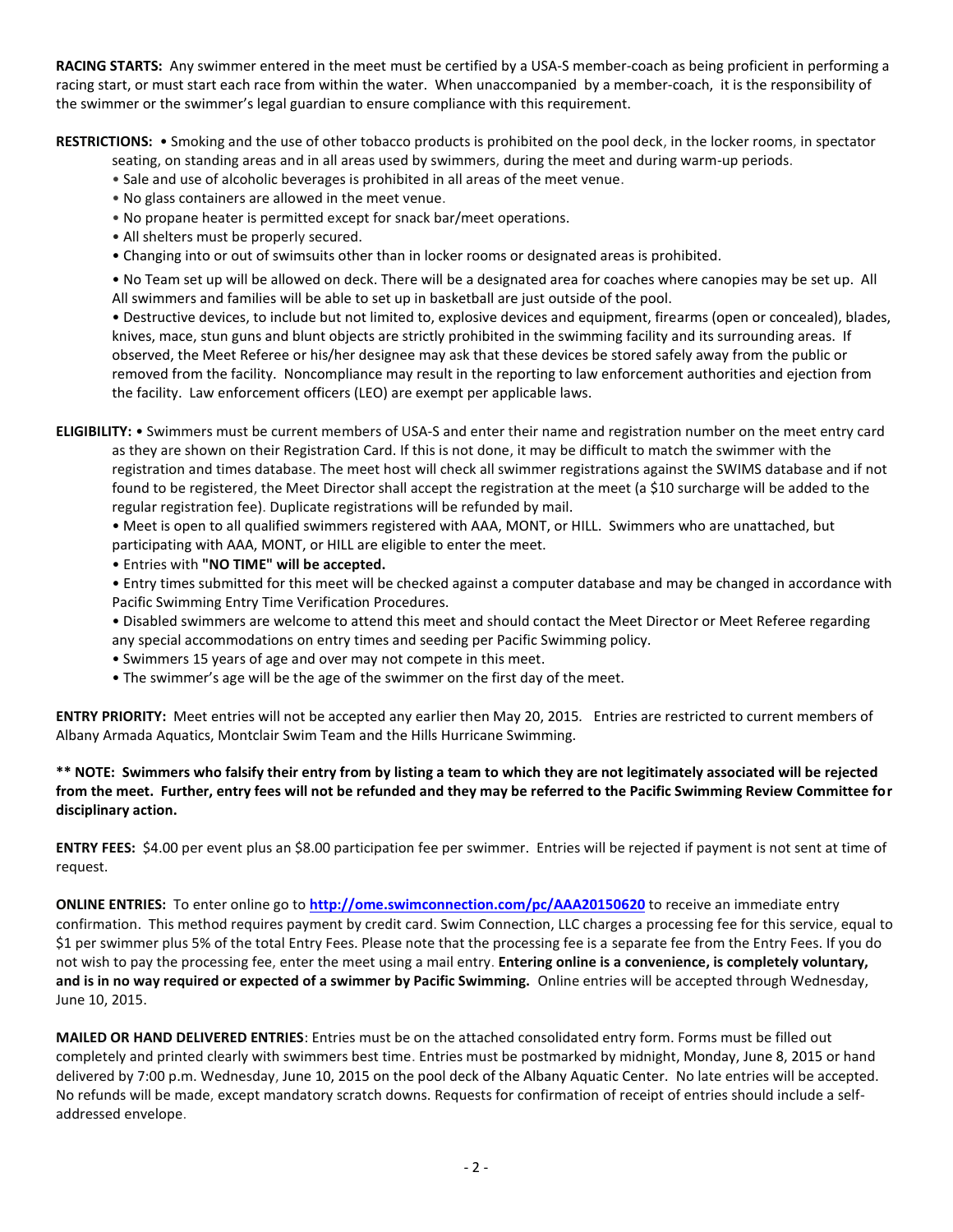| Make check payable to: Albany Armada Aquatics |                                               |                                                    |  |  |  |
|-----------------------------------------------|-----------------------------------------------|----------------------------------------------------|--|--|--|
| <b>Mail entries to: Veronica Hernandez</b>    | Hand delivered entries to: Veronica Hernandez |                                                    |  |  |  |
| 2540 Yerba Hills Court                        | On the pool deck at:                          | 1311 Portland Avenue                               |  |  |  |
| San Jose, CA 95121                            |                                               | Albany, CA 94706 Between 4:00 and 7:15 PM, Mon-Fri |  |  |  |

**CHECK IN:** This meet will be deck seeded. Swimmers must check-in at the Clerk-of-Course. **Check-in for All individual events will close at 9:00 AM.** Swimmers who do not check in will not be seeded.

**SCRATCHES:** Any swimmers not reporting for or competing in an individual timed final event shall not be penalized. Swimmers who must withdraw from an event after it is seeded are requested to inform the referee immediately.

**AWARDS:** None.

**ADMISSION:** Free.

**SNACK BAR & HOSPITALITY:** There will Not be a snack bar at this meet. Refreshments will be available for coaches and working deck officials.

## **SATURDAY 8 & UN 10 & UN 11-12 13-14** 25 Back | 50 Back | 50 Back | 100 Back 25 Fly | 50 Fly | 50 Fly | 100 Fly 25 Breast | 50 Breast | 50 Breast | 100 Breast 25 Free | 50 Free | 50 Free | 50 Free 100 IM 100 IM 100 IM 200 IM

## **EVENT SUMMARY**

| <b>List of Event</b> |                  |            |  |  |  |  |  |
|----------------------|------------------|------------|--|--|--|--|--|
| Event #              | <b>Age Group</b> | Event      |  |  |  |  |  |
| $\mathbf{1}$         | $13 - 14$        | 100 Back   |  |  |  |  |  |
| $\overline{2}$       | 11 - 12          | 50 Back    |  |  |  |  |  |
| 3                    | 10 & Un          | 50 Back    |  |  |  |  |  |
| 4                    | 8 & Under        | 25 Back    |  |  |  |  |  |
| 5                    | $13 - 14$        | 100 Fly    |  |  |  |  |  |
| 6                    | $11 - 12$        | 50 Fly     |  |  |  |  |  |
| 7                    | 10 & Un          | 50 Fly     |  |  |  |  |  |
| 8                    | 8 & Under        | 25 Fly     |  |  |  |  |  |
| 9                    | $13 - 14$        | 100 Breast |  |  |  |  |  |
| 10                   | $11 - 12$        | 50 Breast  |  |  |  |  |  |
| 11                   | 10 & Un          | 50 Breast  |  |  |  |  |  |
| 12                   | 8 & Under        | 25 Breast  |  |  |  |  |  |
| 13                   | $13 - 14$        | 50 Free    |  |  |  |  |  |
| 14                   | $11 - 12$        | 50 Free    |  |  |  |  |  |
| 15                   | 10 & Un          | 50 Free    |  |  |  |  |  |
| 16                   | 8 & Under        | 25 Free    |  |  |  |  |  |
| 17                   | $13 - 14$        | 200 IM     |  |  |  |  |  |
| 18                   | $11 - 12$        | 100 IM     |  |  |  |  |  |
| 19                   | 9 - 10           | 100 IM     |  |  |  |  |  |
| 20                   | 8 & Under        | 100 IM     |  |  |  |  |  |

**EVENTS**

Use the following URL to find the time standards: <http://www.pacswim.org/swim-meet-times/standards>